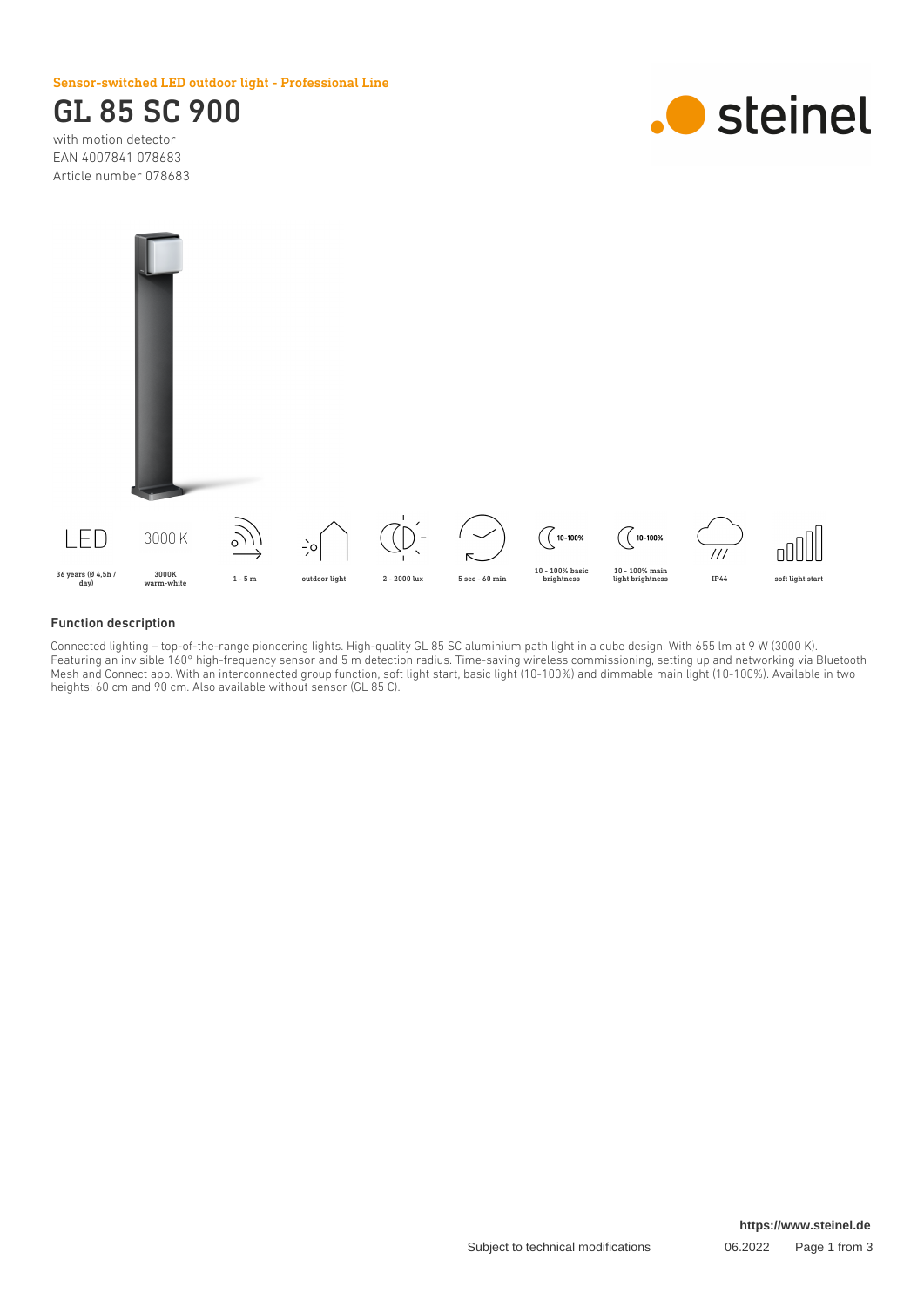### Sensor-switched LED outdoor light - Professional Line

## GL 85 SC 900

with motion detector EAN 4007841 078683 Article number 078683



#### Technical specifications

| Dimensions $(L \times W \times H)$                | 136 x 146 x 900 mm                             |
|---------------------------------------------------|------------------------------------------------|
| Mains power supply                                | $220 - 240$ V / 50 - 60 Hz                     |
| Sensor Technology                                 | iHF (intelligent high-frequency<br>technology) |
| Output                                            | 9 W                                            |
| Interconnection                                   | Yes                                            |
| Type of interconnection                           | Master/slave                                   |
| Interconnection via                               | Bluetooth                                      |
| Luminous flux total product                       | 655 lm                                         |
| Total product efficiency                          | 72.7 lm/W                                      |
| Colour temperature                                | 3000 K                                         |
| Colour variation LED                              | SDCM3                                          |
| Colour Rendering Index                            | 80-89                                          |
| With lamp                                         | Yes, STEINEL LED system                        |
| Lamp                                              | LED cannot be replaced                         |
| Service life LED L70B50 (25°)                     | >60000h                                        |
| Drop in luminous flux in accordance<br>with I M80 | L70B50                                         |
| With motion detector                              | Yes                                            |
| Detection                                         | also through glass, wood and stud<br>walls     |
| Detection angle                                   | 160°                                           |
| Angle of aperture                                 | 160°                                           |
| Capability of masking out individual<br>segments  | No                                             |
| Electronic scalability                            | Yes                                            |
| Mechanical scalability                            | No                                             |
|                                                   |                                                |

| Reach, radial                   | $r = 5$ m (35 m <sup>2</sup> )             |
|---------------------------------|--------------------------------------------|
| Reach, tangential               | $r = 5$ m (35 m <sup>2</sup> )             |
| Continuous light                | selectable. 4h                             |
| Photo-cell controller           | Yes                                        |
| Twilight setting                | $2 - 2000$ lx                              |
| Time setting                    | $5s - 60$ Min.                             |
| Basic light level function      | Yes                                        |
| Basic light level function time | $10s-60$ min                               |
| Main light adjustable           | $10 - 100 %$                               |
| Soft light start                | Yes                                        |
| Impact resistance               | IK03                                       |
| IP-rating                       | <b>IP44</b>                                |
| Protection class                | I                                          |
| Ambient temperature             | $-20 - 40$ °C                              |
| Housing material                | Aluminium                                  |
| Cover material                  | Plastic, opal                              |
| Manufacturer's Warranty         | 5 years                                    |
| Settings via                    | App, Connect Bluetooth Mesh,<br>Smartphone |
| With remote control             | No                                         |
| Installation site               | Stand                                      |
| Version                         | with motion detector                       |
| PU1. EAN                        | 4007841078683                              |